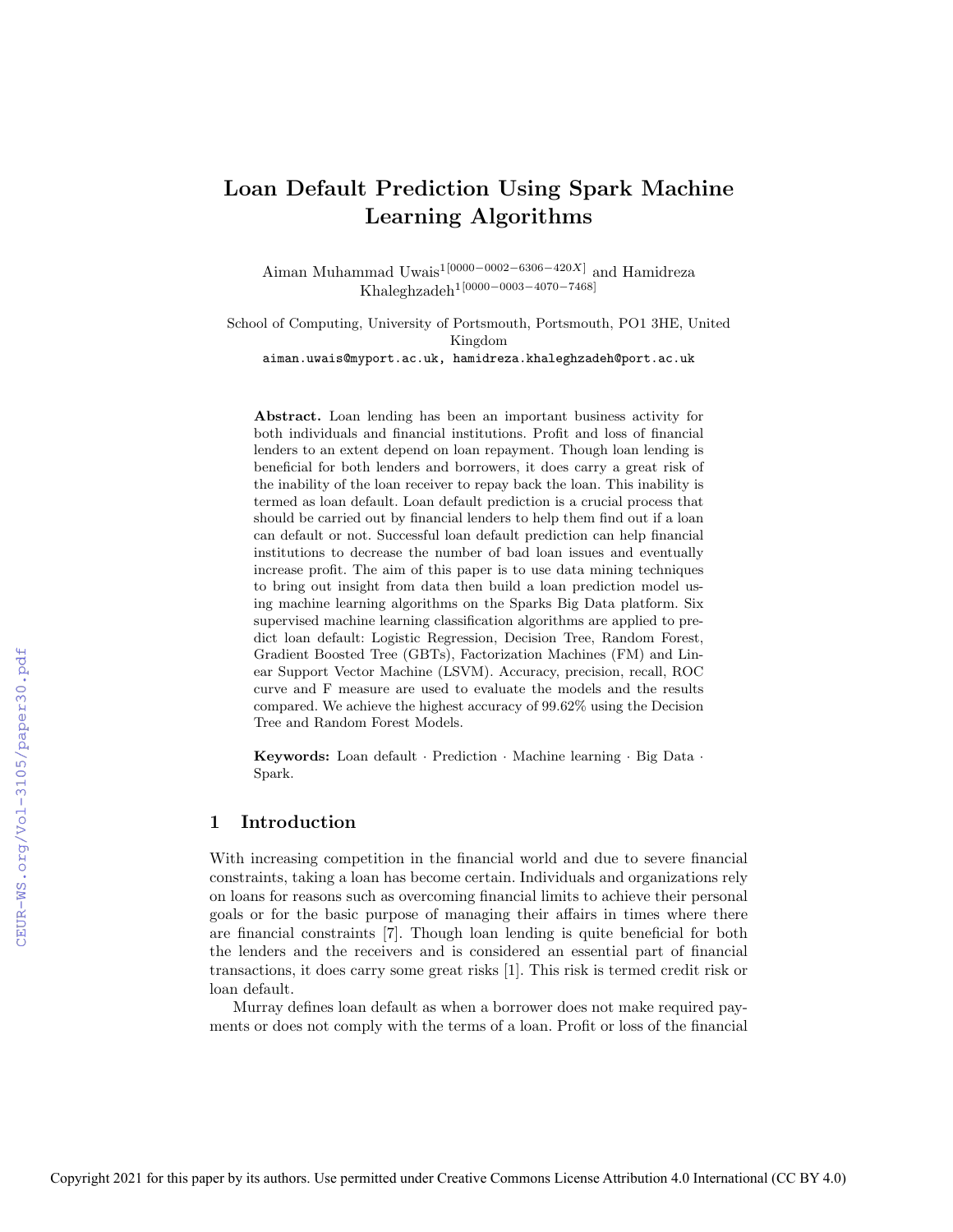#### 2 A. Uwais, H. Khaleghzadeh

lender to a large extent depends on loan repayments, that is whether customers are paying back the loans or not (defaulting). Therefore, when loans default, financial institutions will lose money, and it might even lead to bankruptcy and collapse of the institution. By predicting loan default, financial institutions (lenders) can reduce credit risk, prevent loan default and increase profit by evaluating the ability of the borrower to deliver on their obligation of loan repayment i.e. loan default prediction [9]. The process of forecasting when a loan will default or not was initially done manually or semi-manually. With the advancement of statistical computing packages, several machine learning algorithms are used to calculate and predict loan default by evaluating an individual's historical data. But with an ever-increasing amount of data for loan default prediction, there is the need to use Big Data applications. In this paper, we solve this problem by building a high-performing machine learning classifier model using Apache Spark machine learning libraries to predict loan default.

This paper aims to demonstrate the application of Big Data and machine learning in the finance industry. First, exploratory data analysis using data mining techniques is carried out to bring out insights from the dataset. Secondly, we employ Apache Spark machine learning libraries to make accurate loan detail predictions. Six supervised machine learning classification algorithms are applied to predict loan default, and we achieve the highest accuracy of 99.62% using the Decision Tree and Random Forest Models.

The structure of the paper is as follows. Section 2 presents related work. Section 3 describes the research dataset, some exploratory data analysis and data preparation. Modelling is illustrated in Section 4. Section 5 evaluates and compares the presented models. Finally, Section 6 concludes the paper.

# 2 Related Work

In this section, we review different types of mechanisms that have been employed for loan default prediction on different platforms/architectures.

Wang et al. present a study that uses 4000 samples and 21 attributes to build and evaluate a classifier predictive model. Four algorithms are used: classic SVM, Backpropagation Neural Network, C4.5 and R SVM. The result shows that the total predicting accuracy of R SVM is better than other methods [16].

Reddy and Kavitha [12] use neural networks through attribute relevance analysis in testing class defaulter. Hassan and Abraham [4] use a bank dataset which has 1000 cases; each case with 24 numerical attributes to develop and compare models produced from different training algorithms, scaled conjugate gradient back-propagation, Levenberg-Marquardt algorithm and One-step secant backpropagation (SCG, LM and OSS). The study shows that the slowest algorithm is OSS and the best algorithm is LM because it has the largest R, but that means that is the best for this dataset.

Hamid and Ahmed [3] propose a model for classifying the application of loans to good and bad loans using three algorithms; J48, Bayesian network and Naive Bayes classifier. They use the Weka application for the implementation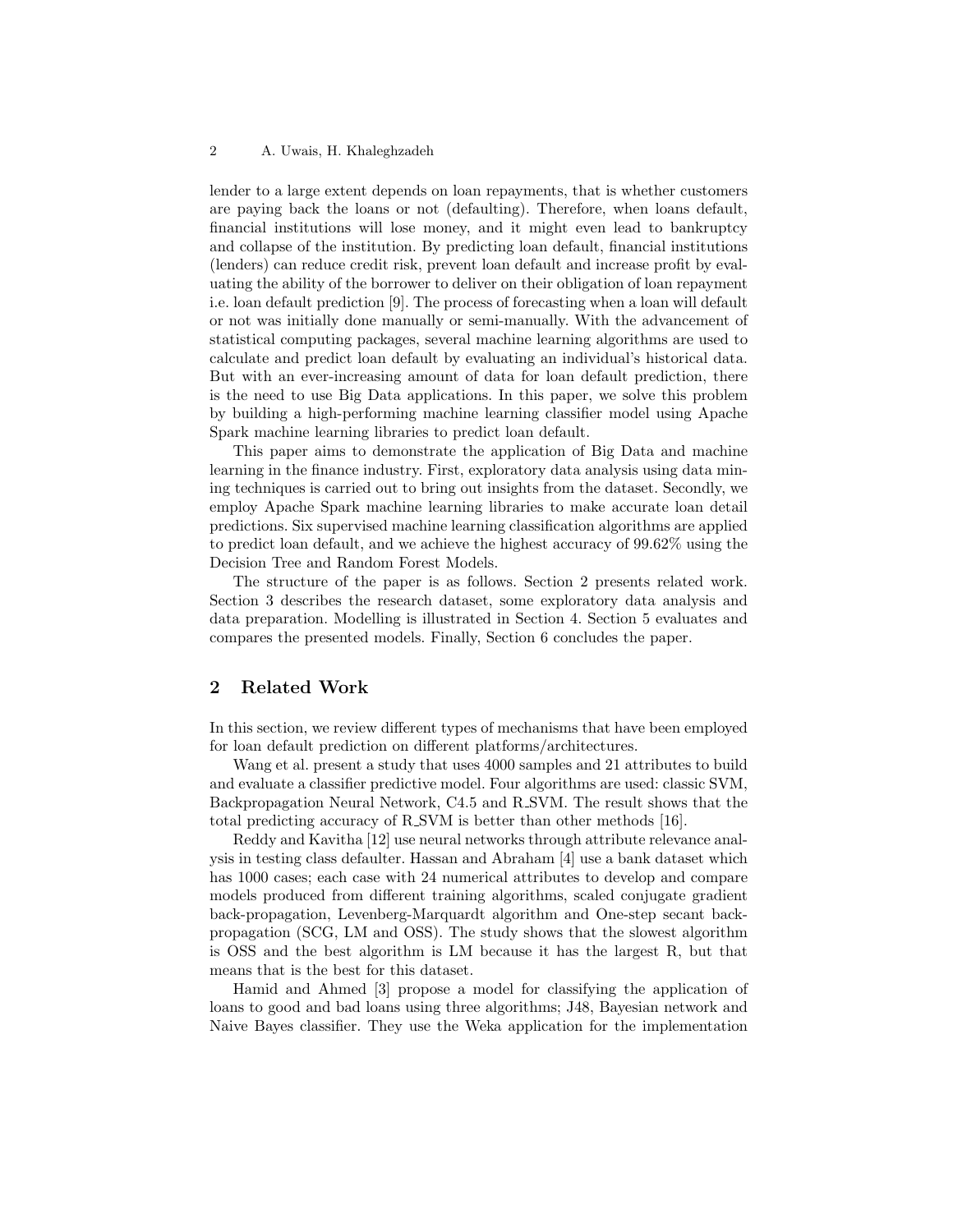and testing. They show that J48 has the best accuracy of 78.378%. Turkson et al. [15] applied 15 different types of machine learning algorithms to predict customers' creditworthiness. The experiment shows that, apart from the Nearest Centroid and Gaussian Naive Bayes, the rest of the algorithms performed well in terms of accuracy and other performance evaluation metrics. Each of these algorithms achieved an accuracy rate between 76% to over 80%.

Odegua proposes the use of the Extreme Gradient Boosting algorithm called XGBoost for loan default prediction. The prediction is based on loan data from a bank with datasets containing 4368 samples and 10 attributes from both the loan application and the demographic of the applicants. Location and age of customers are the two most important features that affect loan default. The XG-Boost model had an accuracy of 79%, precision (97%), Recall (79%) and F1 score (87%). Conclusively, the paper provides an effective basis for loan credit approval to identify risky customers from many loan applications using predictive modelling [10]. Lai classifies and predicts loan default using a real-world dataset of 132,029 instances from an international bank using AdaBoost, XGBoost, random forest, multi-layer perceptron and k-nearest neighbours. The experiment shows that boosting algorithms performs better with the AdaBoost method achieving 100% prediction accuracy outperforming the others. ROC and AUC evaluation metrics are used in the model evaluations. Based on the outcome obtained, it is concluded that the application of machine learning techniques is promising in the financial industry [6].

Mohammad et al. present a study on loan prediction by building a logistic regression with a sigmoid function model and analysing the problem of predicting loan defaulters. Logistic Regression models are built, and the different measures of performances are computed. The models are compared based on the sensitivity and specificity performance measures. The best-case accuracy obtained is 81.1%. The researchers made the conclusion that the logistic regression method efficiently detects the right customers to be targeted for granting loans [14].

Patel et al. use various data mining algorithms to predict the likely defaulters from a dataset that contains information about home loan applications, thereby helping the banks to make better decisions in the future. The dataset used has 640,000 instances and 14 attributes. Optimum results are obtained using Logistic Regression, Random Forest, Gradient Boosting and CatBoost Classifier. CatBoost classifier and Gradient Boost provide almost equal accuracy with the Gradient Boosting process giving better results of 84.035%. The researchers concluded that these models can be used to make better decisions on loan applicants in predicting loan default and save financial institutions from undergoing huge losses [11].

Meer uses a dataset consisting of 5,960 records. Two models are built using tuned Logistic Regression algorithms, one model using a tuned Random Forest classifier algorithm and one model using a tuned Gradient Boosting Tree algorithm [8].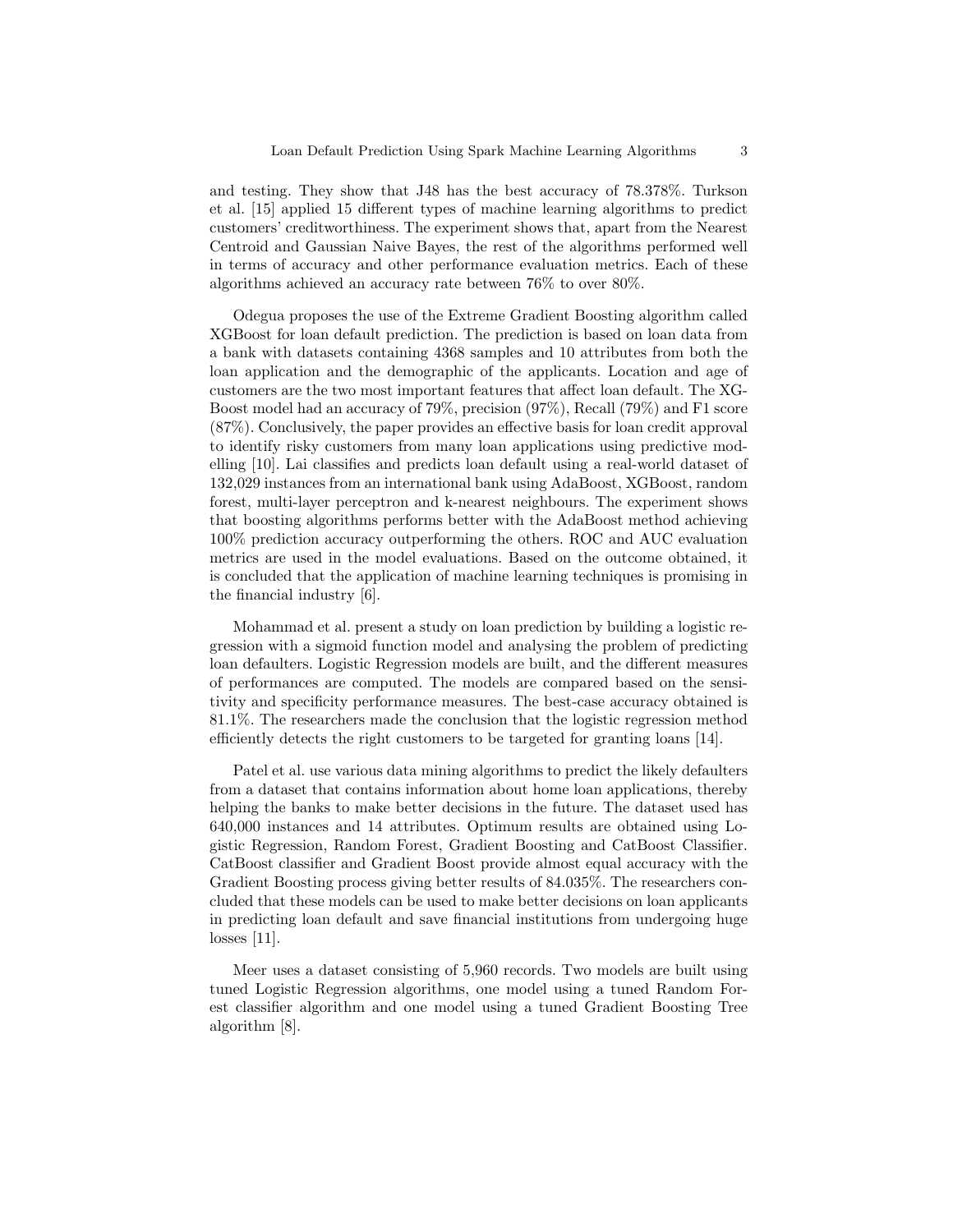

Fig. 1. Scatter plot of income vs education.

# 3 Research Dataset

### 3.1 Dataset Characteristics

The dataset has been obtained from the Kaggle website and created for pedagogic purposes for a common loan default prediction task. The data is generated in such a way that default prediction machine learning models are likely to be biased against women and minorities [5]. The dataset contains 640,000 instances and 14 features with the default attribute as the target feature. The other features are the minority, sex, ZIP, loan size, payment timing year, rent, education, income, job stability and occupation. We use 70% of the dataset for training and the rest is used for testing. The dataset consists of two class default labels; true and false.

Figure 1 displays the scatter plot of income against education using pandas matplotlib python function available on Spark. The figure shows that as the educational level increases, the income of the applicants increases. So, it implies that the people with a higher level of education have higher incomes. This depicts a positive correlation.

Figure 2 shows the histogram distribution of the amount of loan size taken. For the first 1000 rows of the dataset around 5000 is the highest amount issued.

Figure 3 displays the default class for the two gender types. Non-defaults (false or blue bar) are the highest meaning for both gender types, more people were able to repay their loan as compared to those that defaulted.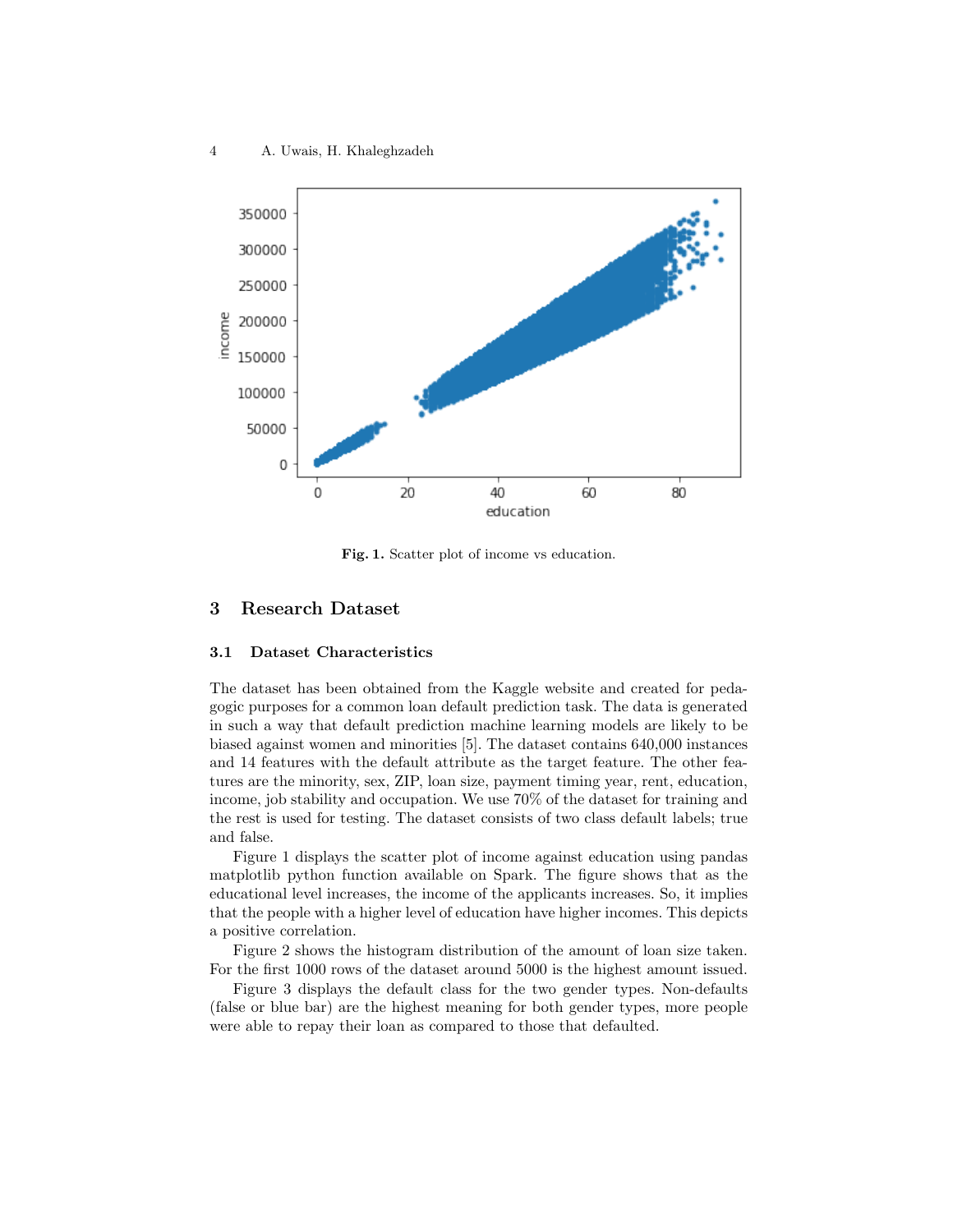

Fig. 2. Distribution of loan size for the 1000 rows in the dataset.



Fig. 3. Default class for sex attribute categories.

Figure 4 displays the number of minorities that paid up their loan (false) and those that defaulted (true). At a glance, the highest number of people that defaulted is the minority ethnic groups while those that did not default are the non-minorities.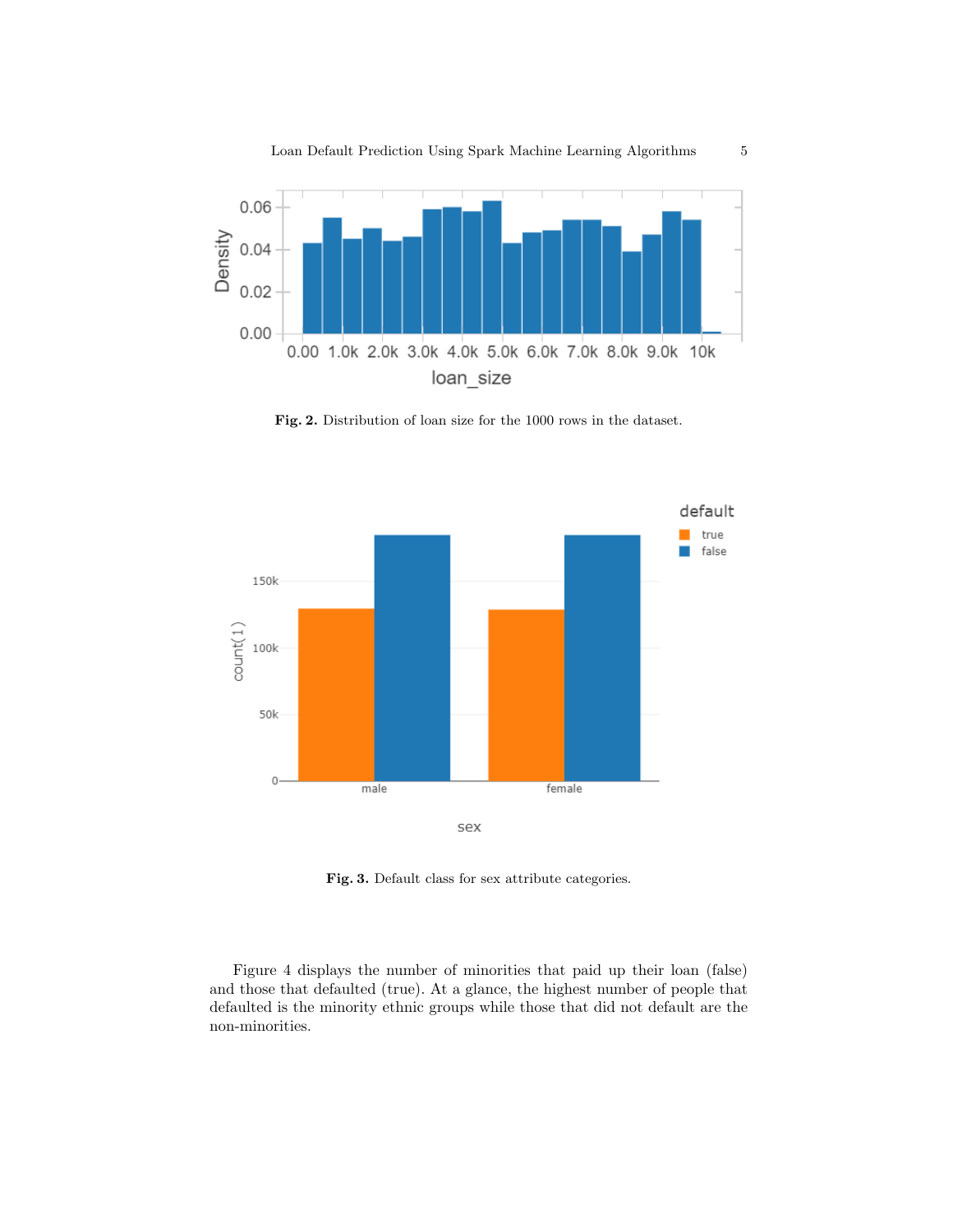

Fig. 4. Minority default count.

#### 3.2 Exploratory Data Analysis

In this section, exploratory Data Analysis using data mining techniques is carried out on the data to bring out some insights. Figure 5 shows the correlation Heatmap of the dataset. A correlation heatmap displays a 2D correlation matrix between two discrete dimensions, using coloured cells to represent data on what is usually a coherent scale. The rows show the values of the first dimension, while the column shows the second dimension. The colour of the cell is proportional to the number of measures that correspond to the value of the dimension. Based on the heatmap diagram in figure 5, one can conclude that the target variable (default) is most positively affected by some features such as rent and negatively correlated with job stability.

## 3.3 Data Preparation

Data preparation is the process of preparing the raw dataset to be suitable for the machine learning algorithms. The initial pre-processing task entails null value removal and attribute data types adjustment. The data preparation steps are listed below:

1. Feature selection: The attributes that influence the prediction are selected based on the correlation Heatmap and other social factors that influence loan default. The attributes that are selected and used for model building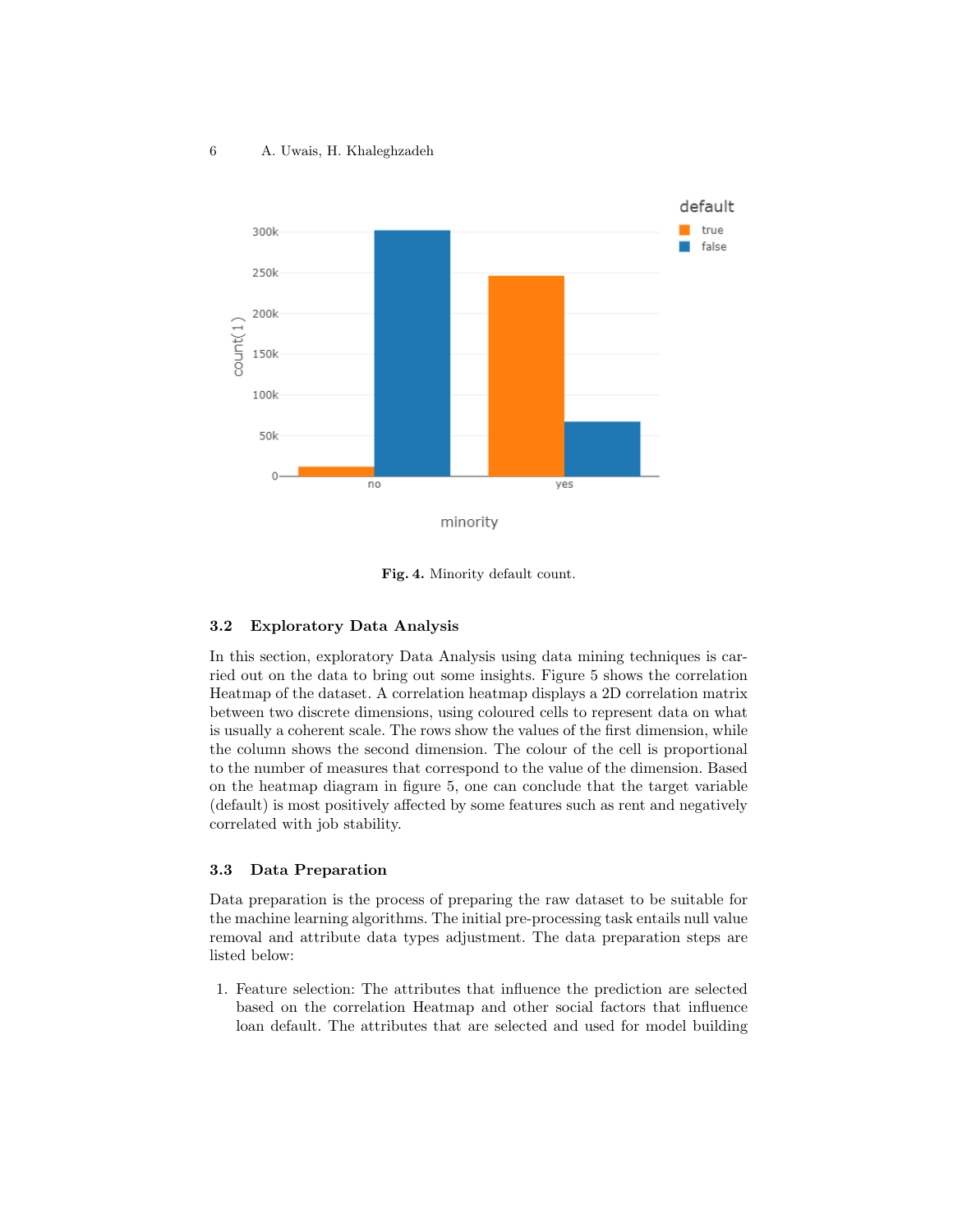

Fig. 5. Correlation Heatmap of the dataset.

are: minority, sex, rent, education, age, income, loan size, payment timing, job stability, year, default.

- 2. Addressing class imbalance problem.
- 3. Converting the categorical attributes into a numerical format.
- 4. Splitting the dataset into training (70%) and test (30%) sets.

# 4 Modelling

# 4.1 Implementation Platform

With the ever-increasing amount of data that is in gigabytes and terabytes generated by the financial institution to evaluate loan default, there is the need to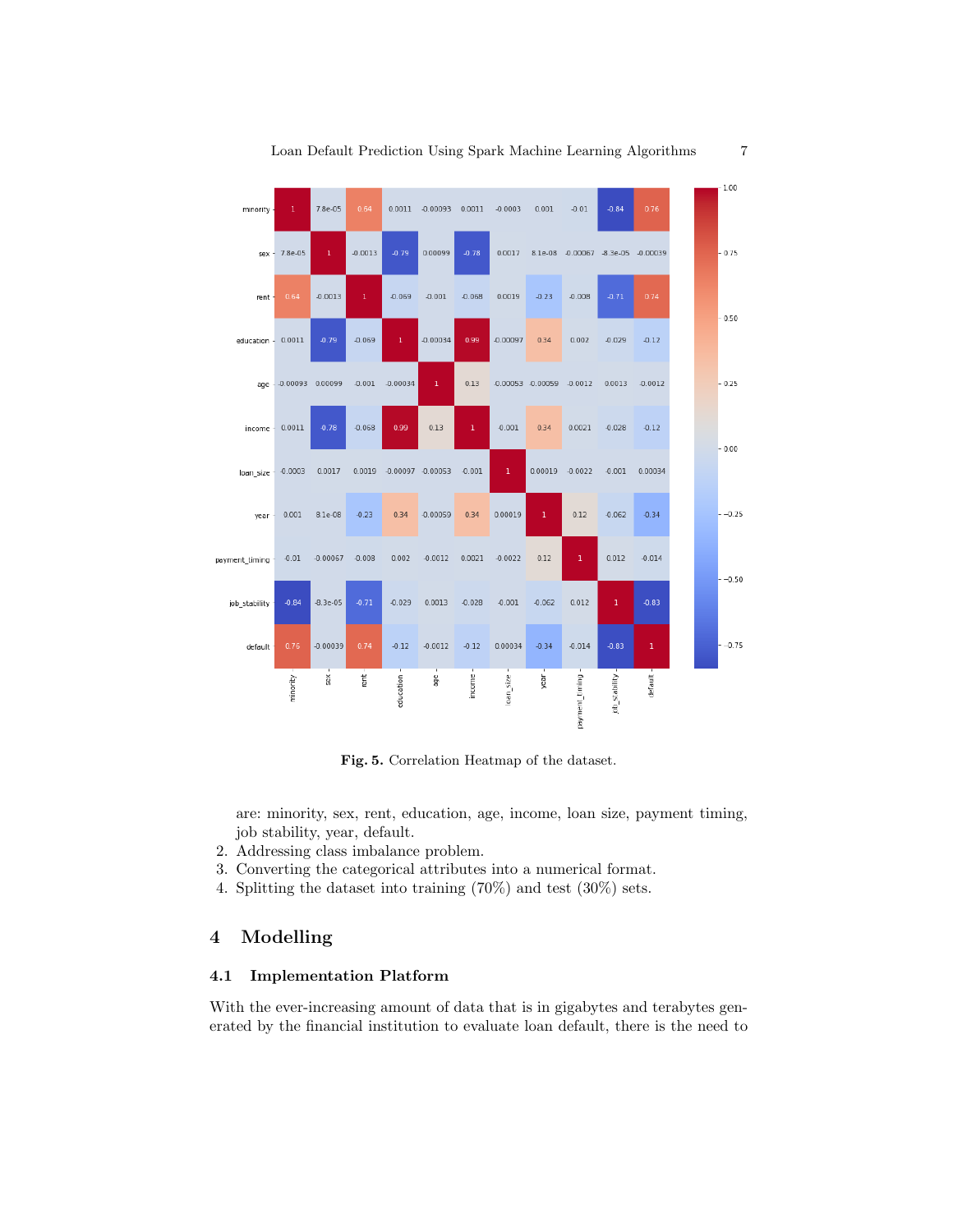use Big Data applications that will efficiently and accurately predict loan default no matter the quantity of the data. Apache Spark contains machine learning libraries and is the most suitable Big Data application to carry out this task. Apache Spark is a unified computing engine and a set of libraries (framework) for parallel Big Data processing. It supports widely used programming languages (Python, R, etc.), libraries (SQL, streaming, machine learning, etc.) and can run from laptops to server clusters. Sparks provides a unified platform for developing Big Data applications [2]. It also has a machine learning library, known as MLlib, to perform a variety of machine learning tasks.

#### 4.2 Modelling Algorithms

As explained earlier, loan default is the inability of a borrower to pay back his loan. So, when a loan default is true, it means the borrower has defaulted and cannot pay back the loan or meet up with the terms of the loan. However, if the loan default is false, it implies the borrower can meet up with obligation and pay back the loan.

Since the problem we are trying to solve aims to successfully classify values between two categories, true and false, the problem falls within the binary classification problem. Six supervised machine learning classification algorithms that are available on spark MLlib namely, Logistic Regression (LR), Decision Trees (DT), Random Forests (RF), Gradient Boosting Trees (GBM), Factorization machine (FM) and Linear Support Vector Machines (LSVM) are applied with the training data used to train the models and the testing data used to evaluate the models. Table 1 presents a brief description of the algorithms. We have used the Spark MLlib API on the Databricks environment to implement the models.

# 5 Model Evaluation and Result

This section shows the model performance evaluation where 30% of the whole dataset is used for model testing and evaluation. Model evaluation is an important component of model development in which it evaluates the performance of the developed predictive models. Therefore, we carry out a comparison of the performance of the proposed models.

For model evaluation, we consider ROC curves, accuracy, recall, precision and F score derived from confusion matrices. A ROC curve is a graphical method that shows the sensitivity and specificity of a classifier model. A confusion matrix is a fundamental two-dimensional matrix that contains information about the actual and predicted categories of the classifier. Accuracy, recall, precision and F-score are then obtained from the confusion matrix parameters: true positive (tp), true negative (tn), false positive (fp) and false negative (fn).

### 5.1 Result Comparison

Table 2 shows the overall evaluation metrics for the six developed machine learning classification models for loan default prediction. From the table, the accuracy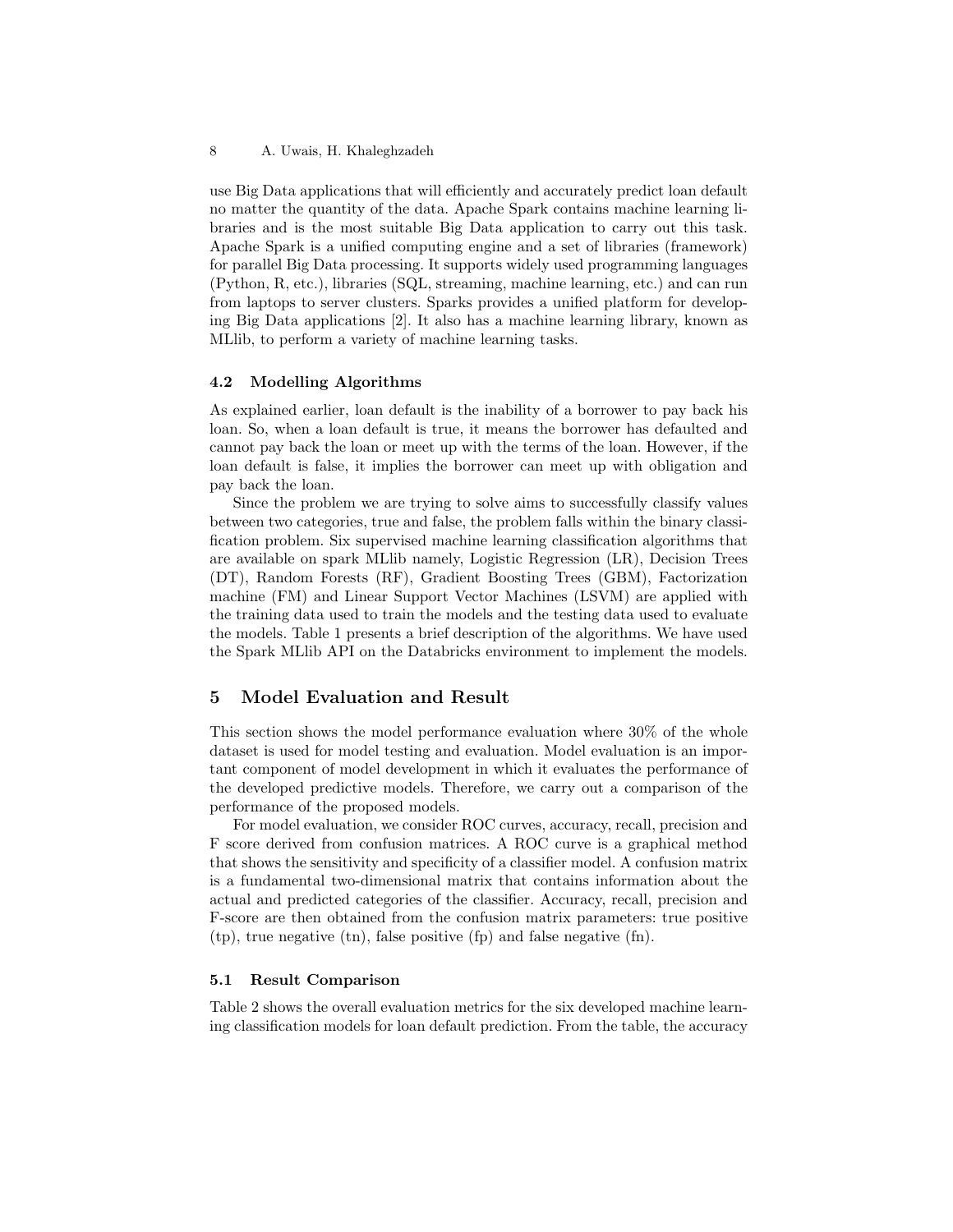| Algorithm                            | Description                                                 |  |  |
|--------------------------------------|-------------------------------------------------------------|--|--|
| Logistic Regression (LR)             | LR is a supervised classification algorithm used to pre-    |  |  |
|                                      | dict a categorical response by predicting the likelihood of |  |  |
|                                      | outcomes. It is a generalized linear model that predicts    |  |  |
|                                      | the likelihood of outcomes. Logistic regression is one of   |  |  |
|                                      | the features available in spark.ml that can be used to      |  |  |
|                                      | predict a binary or multiclass outcome by using binomial    |  |  |
|                                      | or multinomial logistic regression respectively.            |  |  |
| Decision Tree (DT)                   | DT is one of the most common supervised learning tech-      |  |  |
|                                      | niques used to solve classification problems. It has a      |  |  |
|                                      | structure of a tree with node and leaf representing fea-    |  |  |
|                                      | tures and class labels respectively. It is easy to under-   |  |  |
|                                      | stand, less data cleaning is required, and non-linearity    |  |  |
|                                      | does not affect the model's performance, but it may have    |  |  |
|                                      | overfitting problems.                                       |  |  |
| Random Forest (RF)                   | RF is flexible and easy to apply supervised ML algorithm    |  |  |
|                                      | that produces, even without hyper-parameter tuning, a       |  |  |
|                                      | top-notch result maximum of the time. It can be used for    |  |  |
|                                      | both classification and regression duties.                  |  |  |
| Gradient-Boosted Trees (GBTs)        | GBTs classifier is a supervised learning classification al- |  |  |
|                                      | gorithm. It is a collection of trees that trains a set of   |  |  |
|                                      | decision trees with "weak" constraints and uses boosts      |  |  |
|                                      | to combine predictions.                                     |  |  |
| Factorization Machines (FM)          | FM is a supervised machine learning algorithm that is       |  |  |
|                                      | used to solve classification problems. Interactions be-     |  |  |
|                                      | tween features are estimated even in problems with huge     |  |  |
|                                      | sparsity. The spark ml implementation supports factor-      |  |  |
|                                      | ization machines for binary classification and regression.  |  |  |
| Linear Support Vector Machine (LSVM) | LSVM classifier is a supervised machine learning algo-      |  |  |
|                                      | rithm use to solve classification problems. SVM builds      |  |  |
|                                      | a hyperplane or set of hyperplanes in high or infinite-     |  |  |
|                                      | dimensional space that can be used for classification, re-  |  |  |
|                                      | gression, or other problems. Intuitively, a good separa-    |  |  |
|                                      | tion is achieved by the hyperplane that has the greatest    |  |  |
|                                      | distance to the closest training data points of any class.  |  |  |

Table 1. Table of machine learning algorithms used.

values for DT, RF, and GBTs are almost similar and are the highest (99%) but when critically examining the top values, the RF classifier model has the highest accuracy of 99.619%. We cannot measure the performance of machine learning models only based on their accuracy. In this research, other evaluation metrics like precision, recall and F measure are also considered.

As shown in Figure 6, the DT and RF classifiers have the highest ROC curve value of 99.56%, precision 99.8%, recall 99.2% and F-score of 99.5%. It implies that these two models perform better in loan default classification than the remaining models. The main reason for this observation is that both DT and RF works well for categorical and numerical values, also missing values does not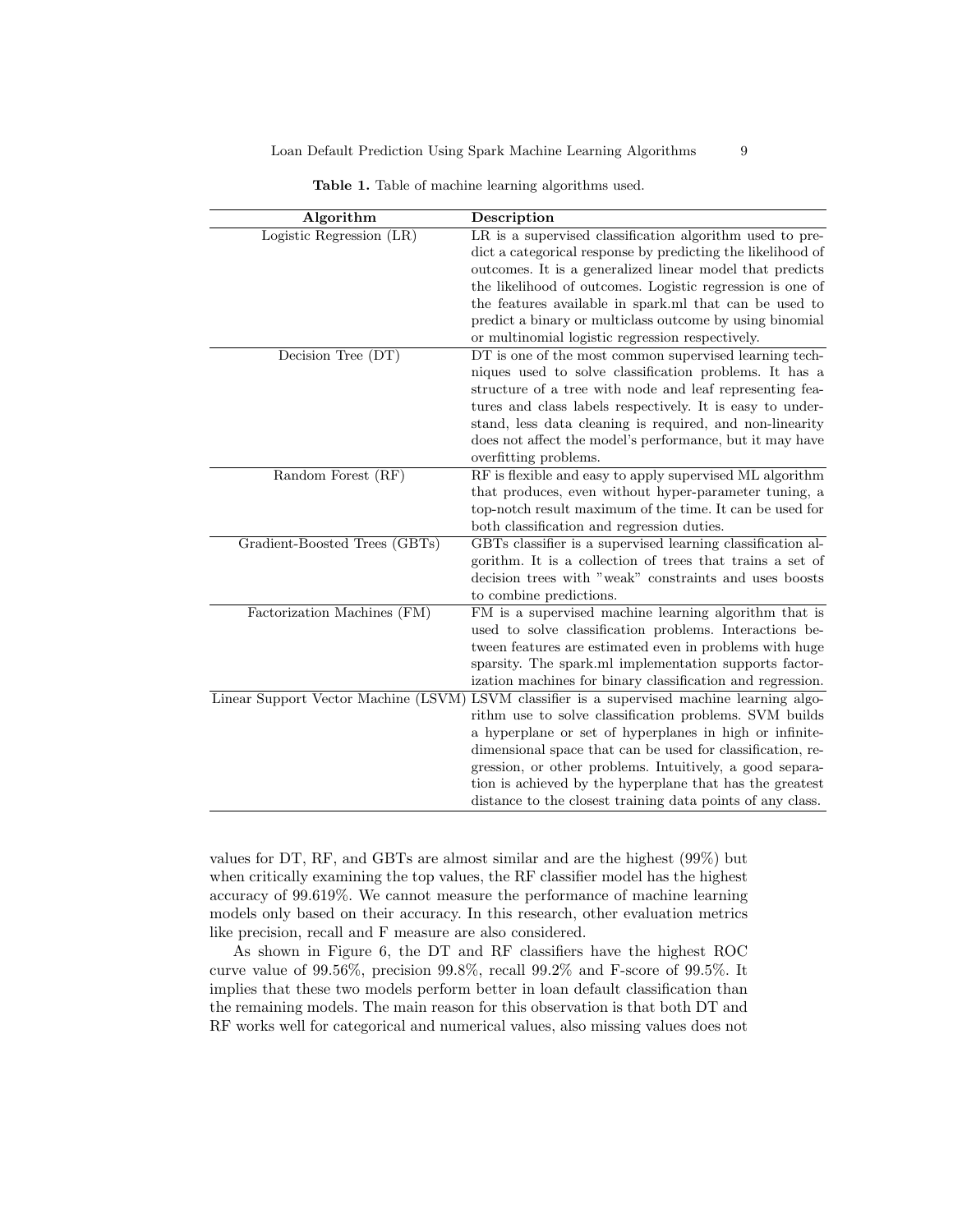#### 10 A. Uwais, H. Khaleghzadeh

|                | $_{\rm LR}$ | DТ    | R.F    |                                          |       | GBTs FM LSVM |
|----------------|-------------|-------|--------|------------------------------------------|-------|--------------|
| AreaUnderROC   | 0.960       | 0.996 | 0.9967 | 0.990                                    | 0.882 | 0.954        |
| tp             | 72336       | 76521 | 76528  | 75537                                    | 73039 | 71514        |
| $\mathbf{fp}$  | 1990        | 122   | 123    | 49                                       | 20371 | 2128         |
| fn             | 4784        | 599   | 592    | 1583                                     | 4081  | 5606         |
| $t_{n}$        |             |       |        | 108879 110747 110746 110820 90498 108741 |       |              |
| Accuracy       | 0.9646      | 0.996 | 0.996  | 0.991                                    | 0.870 | 0.959        |
| Precision      | 0.973       | 0.998 | 0.998  | 0.999                                    | 0.782 | 0.971        |
| Recall         | 0.938       | 0.992 | 0.992  | 0.979                                    | 0.947 | 0.927        |
| <b>F-score</b> | 0.955       | 0.995 | 0.995  | 0.989                                    | 0.857 | 0.949        |

Table 2. Performance evaluation metrics for the Spark MLlib based models.



Fig. 6. Performance evaluation.

affect their performance. Following these two models, we have GBT, LR, LSVM and the FM classifiers with F-scores of 98%, 95%, 94% and 85%, respectively. In this research, the factorization machine model is outperformed by the other models. It might be due to the poor performance of FM on dense data. However, FMs perform best in data with high sparsity [13].

As summarised in Table 2, the Decision tree and Random forest models show better performance (highest ROC scores) with a value of 99.5% while the Factorization machine model gives the least performance (lowest ROC scores) with 88.16%. This result is confirmed by the ROC plots displayed in Figure 7.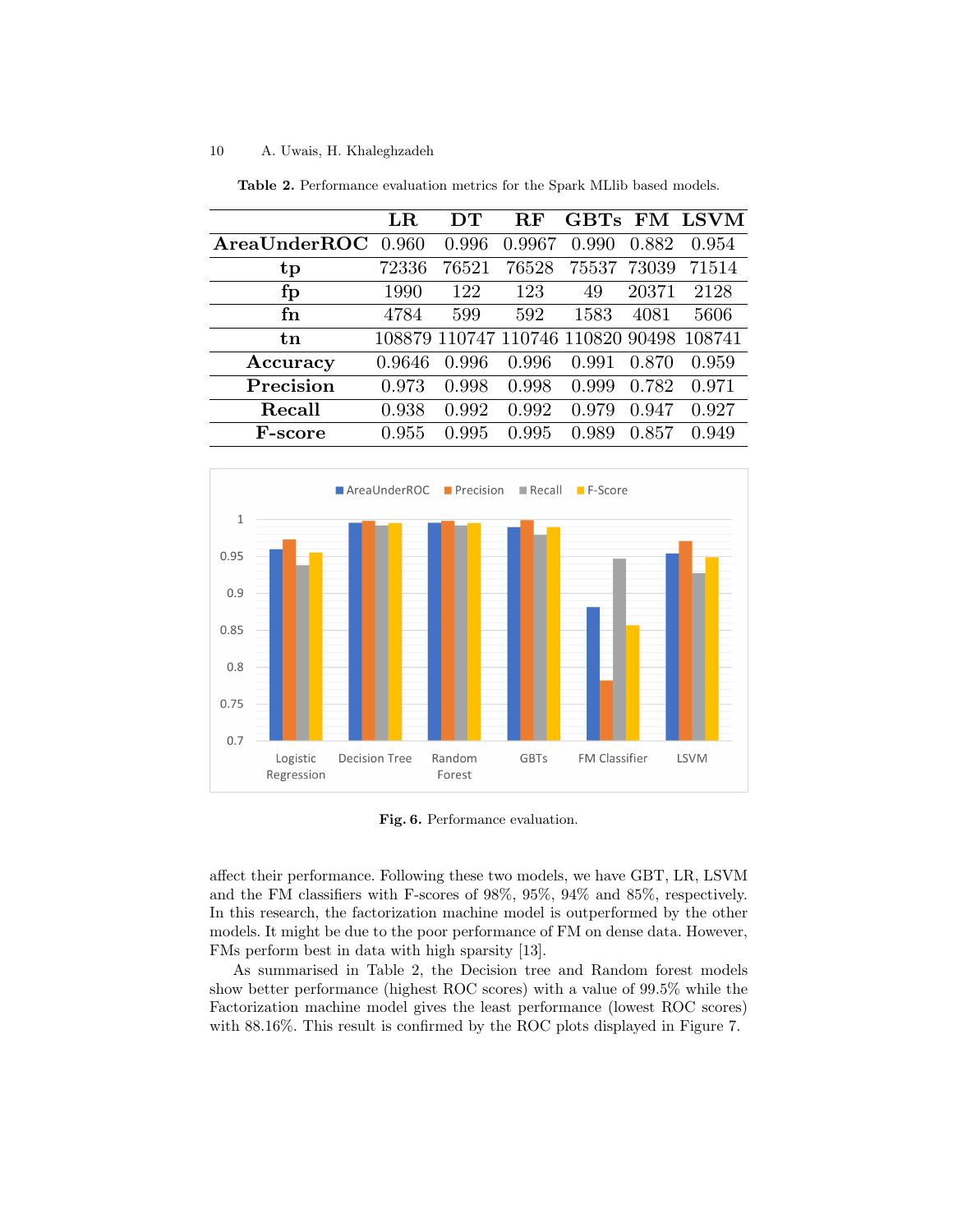

Fig. 7. ROC plots for the DT, RF and FM algorithms.

Figure 7 shows ROC plots for the DT, RF and FM algorithms proposed in this paper. The Area Under a ROC curve (ROC) is the expectation that a model will give an elevated grade to a randomly selected positive class data point than a randomly selected negative class data point. A ROC curve that traces a diagonal line signifies a poor classification algorithm, and it will randomly guess if a loan will default. In addition, a good performing model will have ROC closer to 1 while the ROC will be closer to 0.5 for poor-performing algorithms [8]. Therefore, as shown in Figure 7, the plot for DT and RF ROC curve is towards 1 showing a better model performance compared with the ROC curve of FM.

# 6 Conclusion

In this paper, the application of data mining and Big Data techniques in building loan default predictors is studied. Six models were developed using the Spark MLlib API allowing us to obtain the best performing model for loan default prediction. Based on the model evaluation, The random forest model presented the highest accuracy (99.619%). Also, the Random forest and Decision tree models have the best performance in terms of ROC curve  $(99.56\%)$ , precision  $(99.8\%)$ , recall (99.2%) and f-score (99.5%). Therefore, it can be concluded that decision tree and random forest classifier models are the most efficient and accurate in predicting the binary categories of loan default.

Based on the results obtained, Spark machine learning library-based models have shown a promising result in the prediction of loan default in this research. It allows financial institutions (lenders) to be informed of default in issued loans beforehand which will help them reduce financial loss and the cost associated with loan recovery. This will increase profits.

# References

1. Adewusi, A.O., Oyedokun, T.B., Bello, M.O.: Application of artificial neural network to loan recovery prediction. International Journal of Housing Markets and